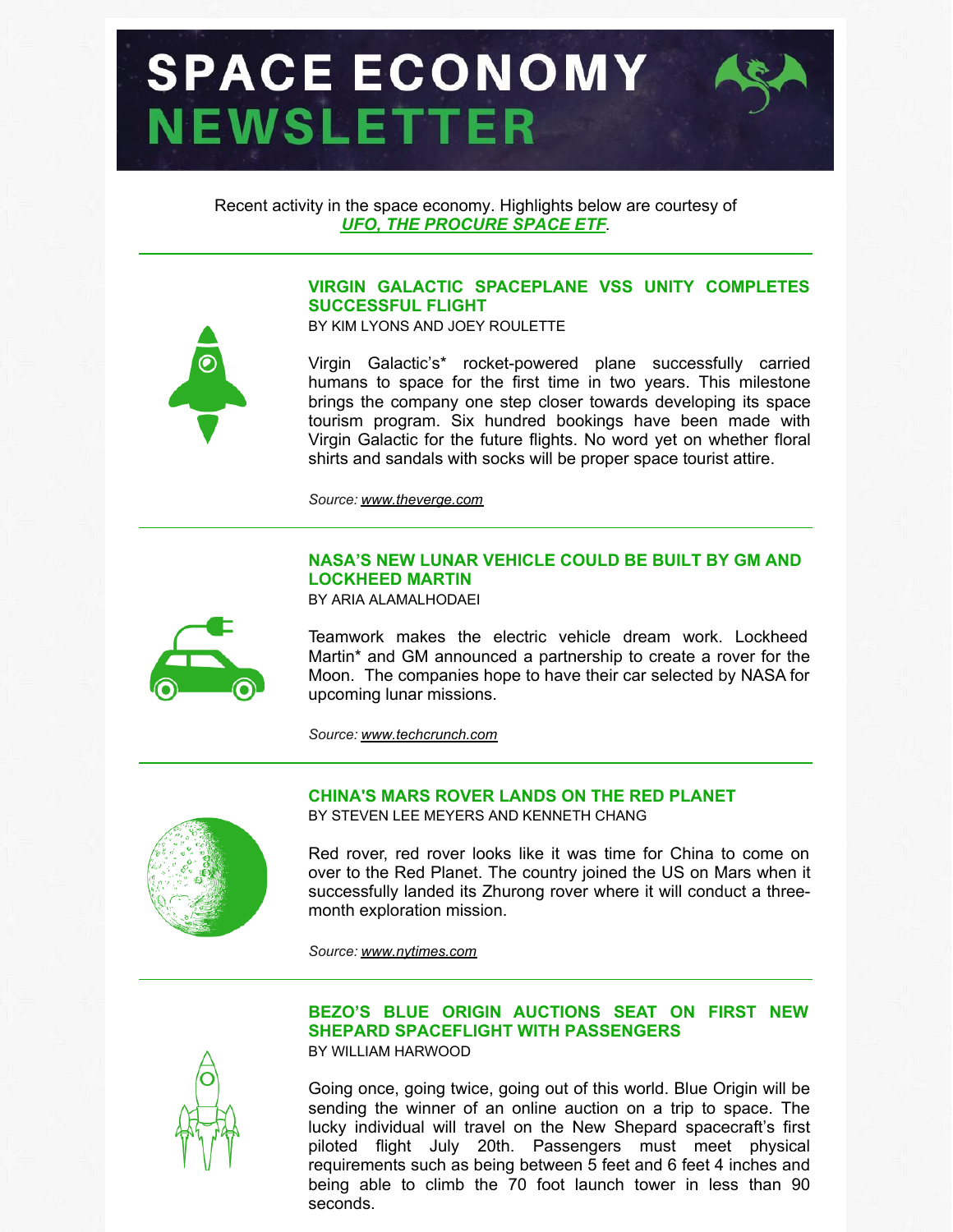



Move over Ninja Warrior, a new program is coming to tv screens in 2022 and it's sure to be a doozy. On Discovery's "Who Wants To B e An Astronaut" contestants will be put through a series of grueling challenges in order to win a spot on Axiom Space's AX-2 mission to the International Space Station.

*Source: [www.cnbc.com](http://www.cnbc.com)*

# **SPACEX CLAIMS IT WILL ACCEPT DOGECOIN AS PAYMENT FOR AN UPCOMING MOON MISSION**

BY JACKIE WATTLES



No jokes to be had here. Geometric Energy Corporation will pay SpaceX in dogecoin to send a satellite on a mission to the moon in early 2022. SpaceX founder Elon Musk has been an advocate for the meme-based cryptocurrency.

*Source: [www.cnn.com](http://www.cnn.com)*

#### **NEED A NEW HEART? GET IT FROM SPACE** BY TOM CASSAUWERS



Talk about reaching new heights. Companies and researchers are exploring the possibilities of setting up factories in outer space. While it is still extremely expensive to develop something in space and send it back to Earth, several startups are conducting tests and investing in production facilities aboard the International Space Station. Zero-gravity may make it easier to manufacture everything from computer chips to human hearts.

*Source: [www.ozy.com](http://www.ozy.com)*

## **INVESTING IN SPACE: GROWTH BEYOND THIS WORLD** BY STACEY MORRIS



"Space economy" seem to be the new buzz words. From the race among countries to explore Mars to the battle to advance space tourism, activity in the sector is heating up. Investors can participate in the growing [#SpaceEconomy](https://procureetfs.com/ufo/) with the **Procure Space ETF (TICKER: UFO)**, which tracks the **[S-Network](https://snetworkglobalindexes.com/indexes/the-s-network-space-index) Space Index (TICKER: SPACE)**.

*Source: [www.insights.alerian.com](https://insights.alerian.com/)*

## **A FANCY BOTTLE OF WINE THAT WENT TO SPACE CAN BE YOURS FOR PERHAPS A MILLION DOLLARS** BY BECKY SULLIVAN

What pairs nicely with a bottle of wine that's truly out of this world? Christie's thinks someone will be willing to pay a lot of money to find out. The auction house anticipates a million dollar price tag for a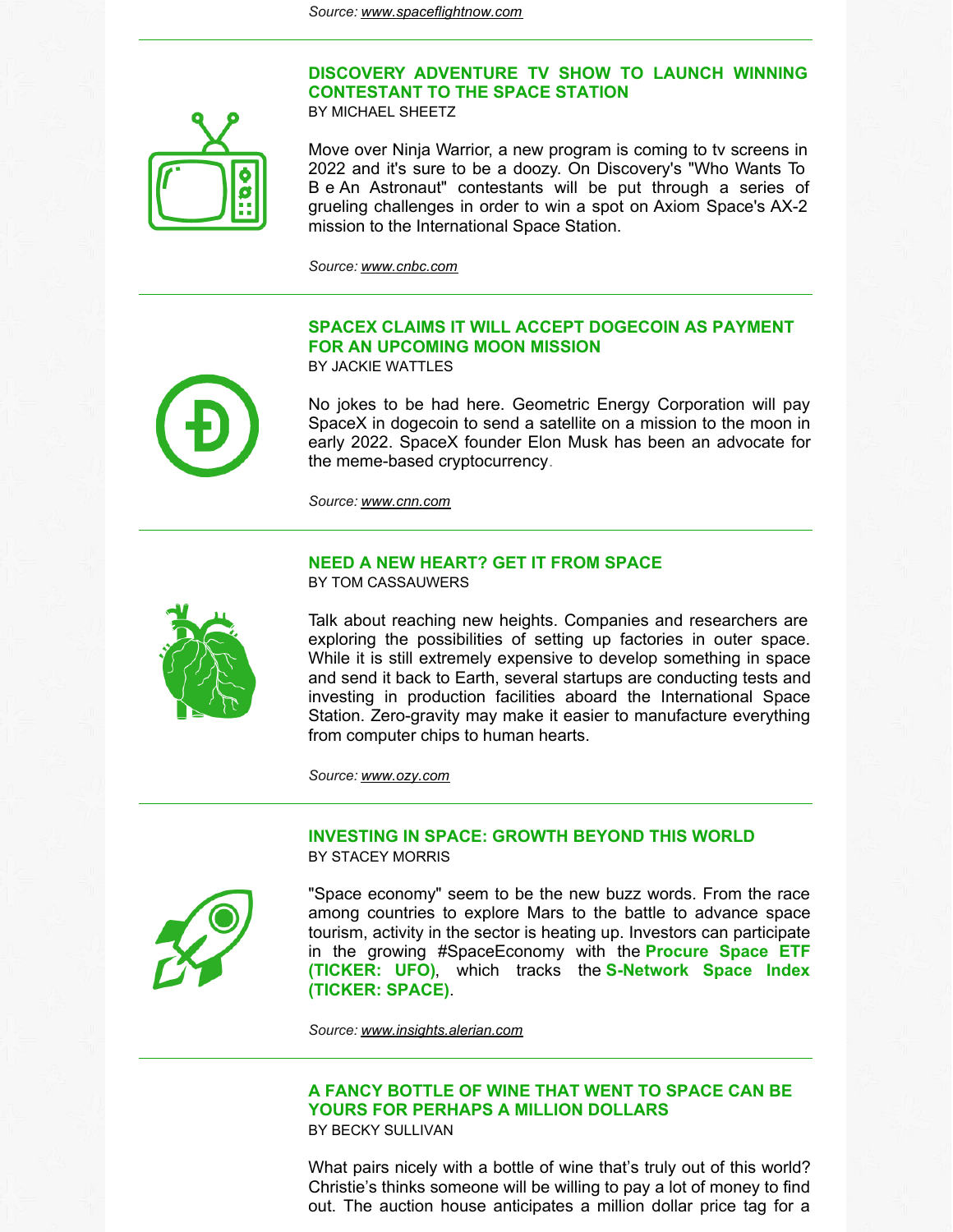

bottle of Petrus 2000 which spent 14 months aboard the International Space Station. Space Cargo Limited sent the wine on its mission to study the effects of microgravity on the alcohol. The company intends to use the proceeds of the auction to conduct future agriculture and viticulture space experiments.

*Source: [www.npr.org](http://www.npr.org)*



# **BEAM HER UP: HARRIS TO CHAIR THE NATIONAL SPACE COUNCIL**

BY EUGENE DANIELS AND BRYAN BENDER

Just in case Vice President wasn't enough, Kamala Harris can now add leader of the National Space Council to her resume. As NSC chair, Harris will focus on national security priorities, climate change, and space commercialization and tourism.

*Source: [www.politico.com](http://www.politico.com)*

*\*As of June 2, 2022, Lockheed Martin (LMT) was a 2.56% holding and Virgin Galactic (SPCE) was a 4.63% holding in the Procure Space ETF [\(NASDAQ:](https://procureetfs.com/ufo/) UFO).*

**The Procure Space ETF is a global pure-play space ETF. For a complete list of holdings in UFO, visit: <https://procureetfs.com/ufo/>**

**Fund holdings and sector allocations are subject to change at any time and should not be considered a recommendation to buy or sell any security.**

> For more information on UFO The Procure Space ETF(NASDAQ:UFO), visit www.ProcureETFs.com.

## *Disclosures:*

*Please consider the Funds investment objectives, risks, and charges and expenses carefully before you invest. This and other important information is contained in the Fund's summary prospectus and prospectus, which can be obtained by visiting [procureetfs.com](http://procureetfs.com). Read carefully before you invest. Any investment product, strategy, or product design that is described on the Procure ETF's website may not be suitable for all types of clients.*

*Investing involves risk. Principal loss is possible. The Fund is also subject to the following risks: Shares of any ETF are bought and sold at market price (not NAV), may trade at a discount or premium to NAV and are not individually redeemed from the funds. Brokerage commissions will reduce returns. Aerospace and defense companies can be significantly affected by government aerospace and defense regulation and spending policies. The exploration of space by private industry and the harvesting of space assets is a business based in future and is witnessing new entrants into the market. Investments in the Fund will be riskier than traditional investments in established industry sectors. The Fund is considered to be concentrated in securities of companies that operate or utilize satellites which are*